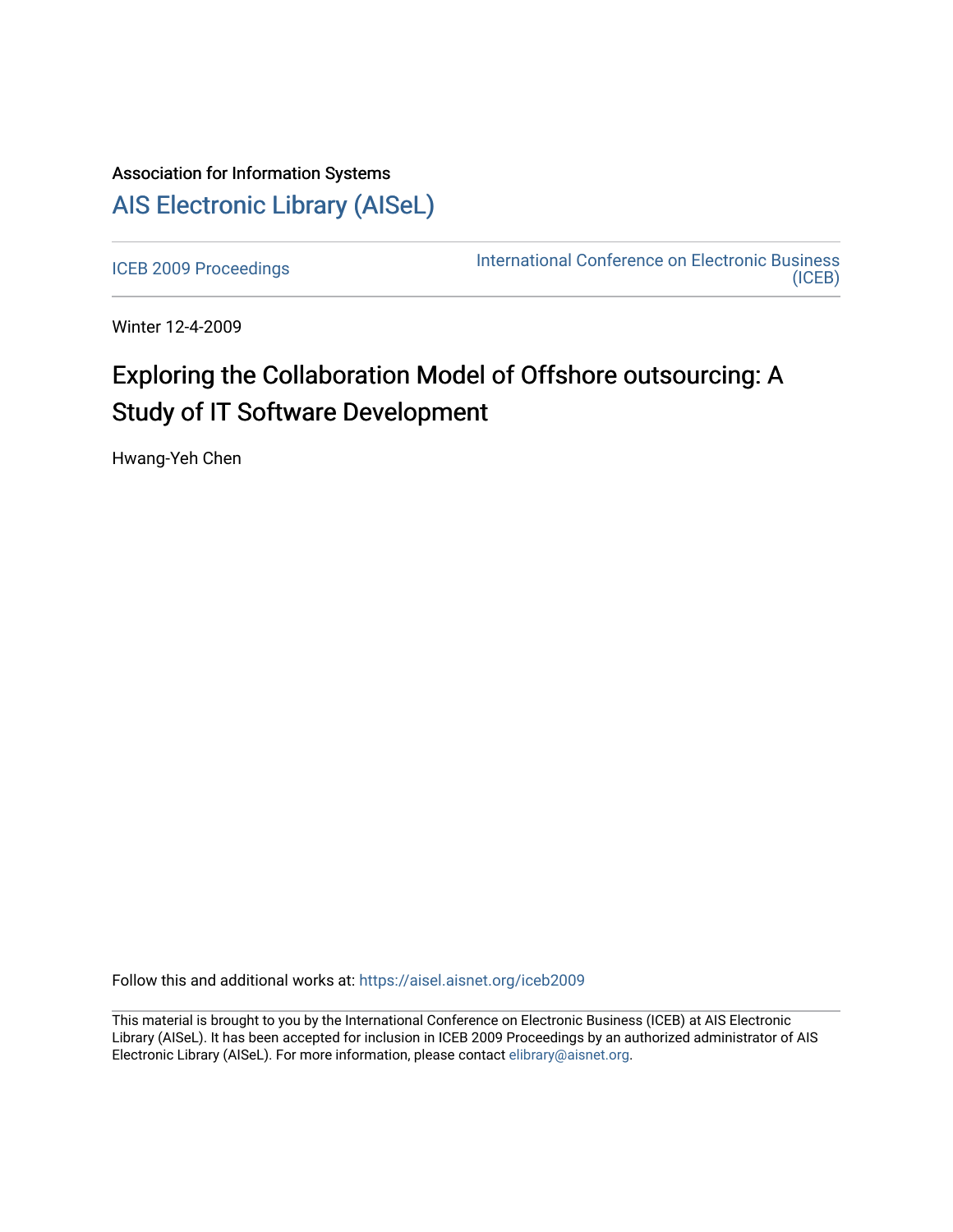## **EXPLORING THE COLLABORATION MODEL OF OFFSHORE OUTSOURCING: A STUDY OF IT SOFTWARE DEVELOPMENT**

Hwang-Yeh Chen Department of Accounting Information Tzu Chi College of Technology, Taiwan hyjchen@tccn.edu.tw

### **Abstract**

The practice of offshore software development is now as part of global trend adopted by some Western companies. The software development projects operating under geographically-separated settings present the tremendous challenges and require collaboration-intensive activities. This study examines the factors contributing to the success and failure within the context of offshoring software development projects. Furthermore, this study intends to develop a collaboration model for offshore software development that describes the key components operating under distributed development environment. The initial results and limitations of research are also discussed.

**Keywords:** collaboration model, offshore outsourcing, software development, transaction cost economics

#### **Introduction**

As part of the global trend, enterprises are increasingly outsourcing their internal IT work to external service providers to focus their valuable and rare resources on core competencies and businesses. Recent development indicates that offshore outsourcing is now an accepted practice for many firms in the US and Western Europe [1] [2].

Offshore outsourcing (offshoring) involves the practice of handing over IT development and services to offshore sites outside the host country [1] [3]. For instance, some western firms have transferred their software development tasks to offshore sites in the countries such as India and China. While prior research indicates firms may benefit from offshore outsourcing with lower cost, time to market, resource leverage and disperse risks [2] [3] [4], equally-weighted difficulties are reported in literature, such as cultural and time zone difference, communication ineffectiveness, geographic dispersion and language barrier [1] [2] [5] [6].

In particular, the process of software development work consists of many steps from planning, to coding, testing, implementation, and maintenance [3]. The projects of software development require more intense communication and coordination work. Offshore outsourcing operating under the globally distributed setting inevitably increases the difficulty and complexity of software development work. While prior research in offshore outsourcing may focus on the mitigation of transaction costs and the setup of effective computer-based communication environment [1] [6], little attention has been paid to more comprehensive understanding of collaboration mechanisms for distributed software development. The purpose of this study is to explore best practices operating under distributed environment and factors contributing to the success of offshoring software development projects. Furthermore, this study intends to develop a collaboration model for offshore IT software development that aims to effectively minimize the transaction costs and risks under distributed development environment. Our approach is to focus on the collaboration setting faced by host teams, remote teams and external vendors when sourcing software offshore.

## **Theoretical Background**

## **Transaction cost economics (TCE)**

Transaction costs arise due to information asymmetry and incomplete contracts that lead to subsequent renegotiations when the balance of negotiation power shifts between the transacting parties [7]. Transaction costs refer to the effort, time, and costs incurred in searching, creating, coordinating, negotiating, monitoring, and enforcing a contract between buyers and suppliers [8]. Drawing on TCE theory, outsourcing is considered to be favorable, when transaction costs are low in the external market [9] [10] [11]. Therefore, the decision of offshore software development is often viewed as a rational choice made by firms with lower overhead cost and more skilled labor in offshore sites.

The TCE theory provides the foundation of identifying the factors contributing to various transaction costs under the context of offshore software development, such as communication, coordination, negotiation and supervision. The setup of the multiple-team collaboration between clients and vendors across multiple locations may increase these transaction costs. This study adopts the previously-developed framework in literature that identifies people, process and technology as the basic components to present the collaboration mechanism from various offshore software development projects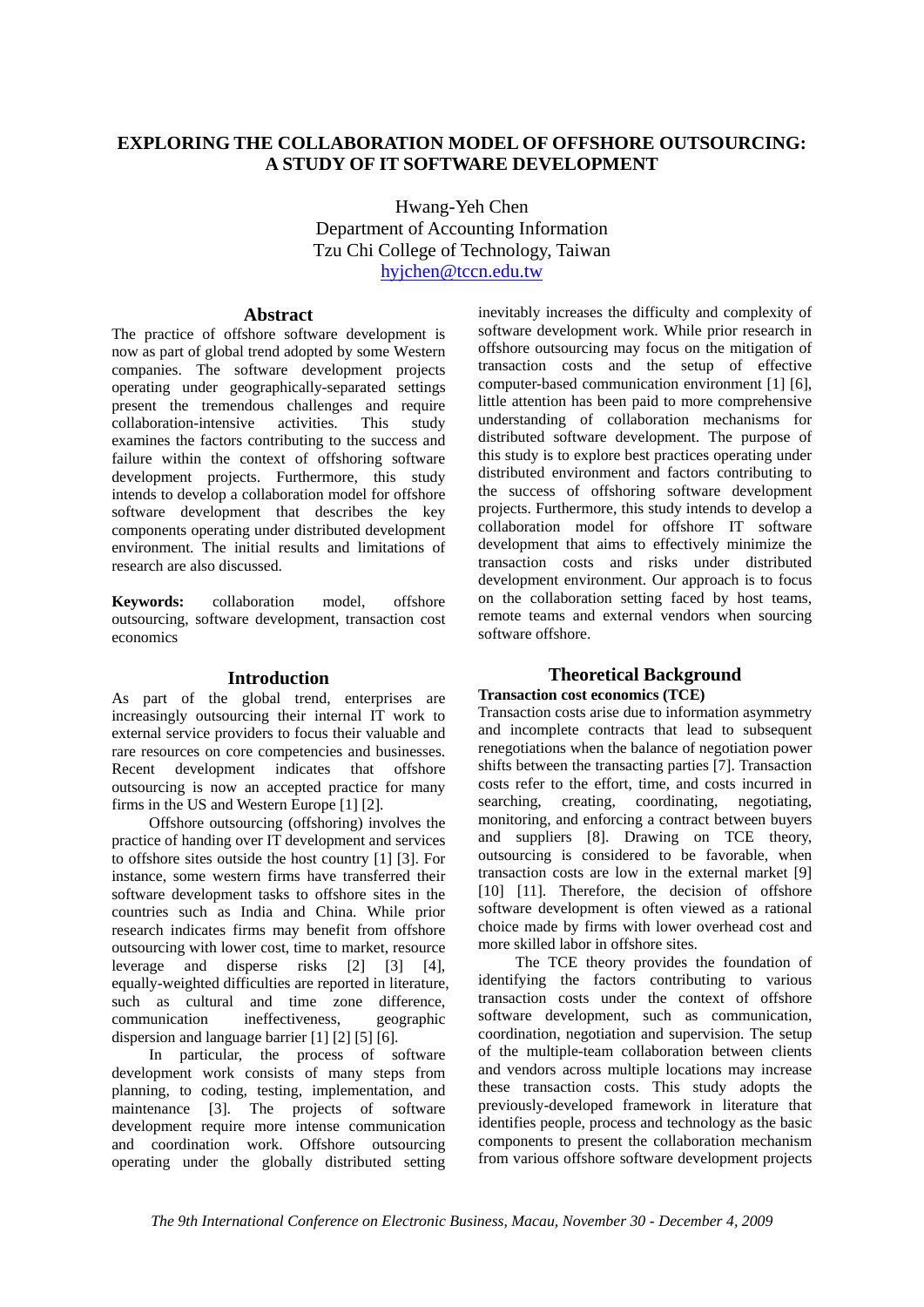[6]. Figure 1 provides the initial collaboration model derived from Bhat's work.



Figure 1: Collaboration Model of Offshore IT **Outsourcing** 

#### **Research Methods**

Given the lack of prior research on offshore collaboration, the case study methodology was used to examine the phenomenon of offshore outsourcing arrangement within the context of software development. Qualitative data were collected through interviews and documentation during 2009. The initial phase of data collection was to identify the key components of the collaboration mechanism in offshore settings. The analysis unit based on each outsourced software development project.

The client firm, Company A, is a US-based international high-tech company manufacturing computing products. In order to achieve competitive advantage in the global market, Company A has been outsourced the software development task of various computing products (i.e. network devices) to offshore vendors for many years. This study examined the components consisting of globally distributed development setting and the difficulties associated with offshore software development.

#### **Findings**

Our initial findings have shown that communication obstacles increased due to cultural differences and language ability. Time-zone differences added to the difficulties of coordination work and geographic separation hampered knowledge migration. These hidden costs often offset outsourcing benefits such as cost reduction, risk minimization, and agile responses to business needs. Through years of failed experience, Company A arranged the existing working model to effectuate the project coordination and shorten the communication cycle. The project team for offshore software development consisted of the host team in US, the offshore team in Taiwan and the offshore vendor team in Taiwan (as shown in Figure 2).



#### Figure 2: Offshore Outsourcing Team Arrangement

This collaboration arrangement was further analyzed based on three components, that is, people, process and technology. First, the addition of the remote team helped Company A to minimize the transaction costs associated with communication, coordination, and monitoring challenges. The members of the remote team were recruited by Company A to ensure team members' language ability and technical knowledge met the project requirements. Second, the processes of offshore software development project needed to be clearly defined, including project plan and deadline. Monitoring the project progress can be through the formal or informal discussion and the submission of progress reports. Third, the use of IT technology was also important to collaborate the multi-teams in different locations within an offshoring setting, such as Email, online chatting and conferencing tools, software development version control tool, and knowledge repository for prior projects. Prior research has also indicated that computer and communication technologies enable offshore system development [12]. As a result, the derived collaboration model for IT software development addresses the potential hidden costs and leads to the success of outsourcing relationships by facilitating the communication and coordination of offshore software development. Table 1 summarizes the initial results of the case in this study.

Table 1: The Primary Components of Collaboration Mechanisms

| Collaboration<br>Components | <b>Best Practices</b>                 |
|-----------------------------|---------------------------------------|
| People                      | Tri-team concept                      |
| <b>Process</b>              | Project plan and schedule             |
|                             | Formal and informal discussions       |
|                             | (face-to-face and virtual)            |
|                             | Progress report, standard templates   |
| Technology                  | Email, online conferencing tools      |
|                             | (video and voice)                     |
|                             | Software development version          |
|                             | control tool                          |
|                             | Project repository for best practices |

#### **Conclusions**

This study only presents the initial results of the collaboration mechanisms for offshoring software development from a High-Tech firm. In fact, the existing collaboration arrangement within distributed development environment is still evolving. It takes tremendous effort to plan and manage offshore outsourcing projects in details. Future research is needed to further examine the relationships among the multi-team located in geographically separated locations. Despites the promising results, the study has the limited generalizability of the findings using the case methodology.